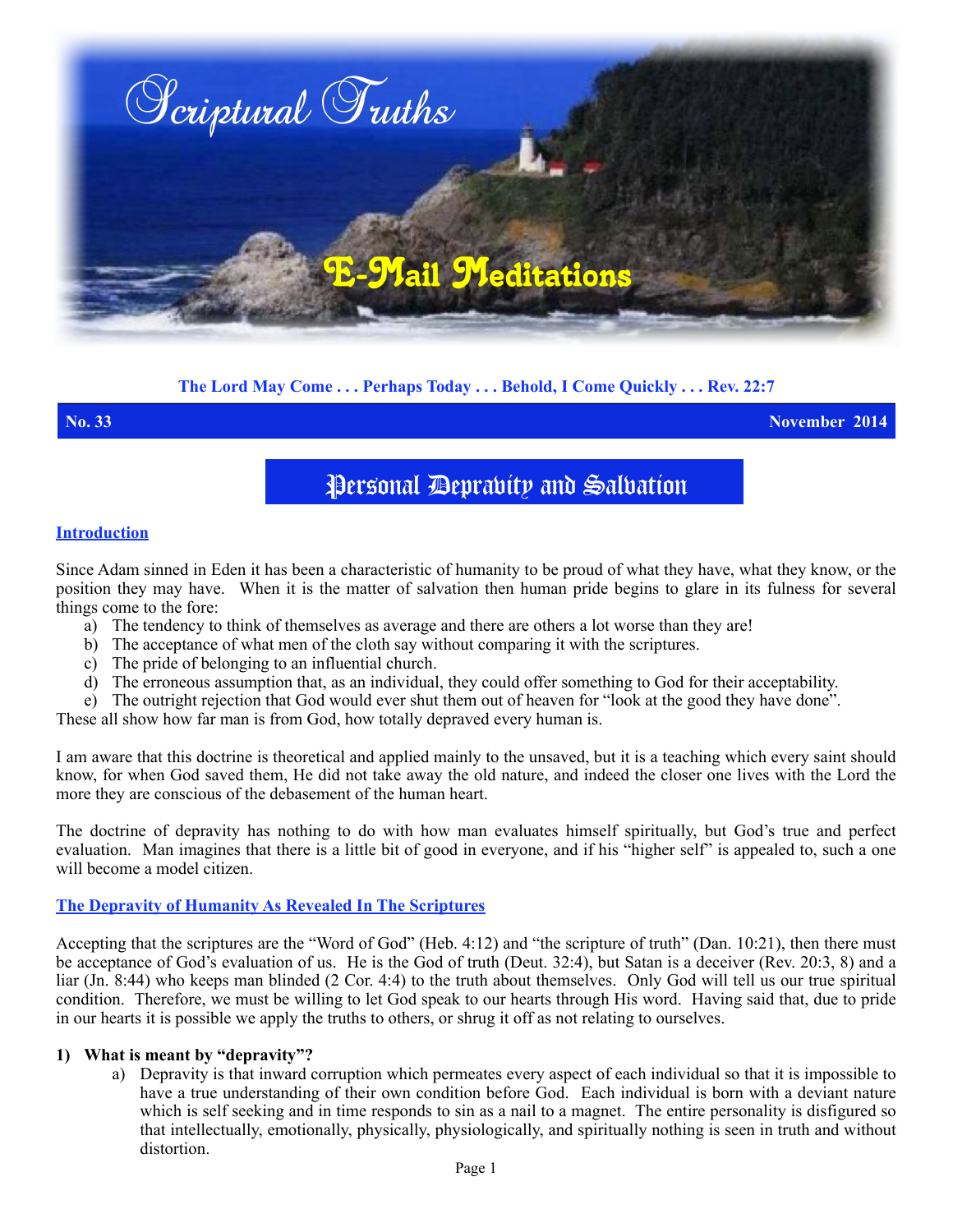# **2) Concerning man universally God states:**

- a) "There is none righteous, no, not one: There is none that understandeth, there is none that seeketh after God. They are all gone out of the way, they are together become unprofitable; there is none that doeth good, no, not one." (Rom. 3:10-12)
- b) Every human, except the Lord, was born with sin within them. Being the children of Adam and Eve we were born with a sinful nature so that we can say with David: "Behold, I was shapen in iniquity; and in sin did my mother conceive me" (Psa. 51:5).
- c) Paul, by the Holy Spirit, wrote: "For as by one man's disobedience many were made sinners" (Rom. 5:19). In other words, not only were we born as individuals who naturally would respond to sin, but our hereditary relationship to Adam and Eve put us in the place of condemnation (Rom. 5:16, 18).

# **3) The condition universal depravity puts us in:**

- a) Total corruption in every way
	- i) "Their throat is an open sepulchre; with their tongues they have used deceit; the poison of asps is under their lips: Whose mouth is full of cursing and bitterness: Their feet are swift to shed blood: Destruction and misery are in their ways: And the way of peace have they not known" (Rom. 3:13-17)
	- ii) Without the fear of God: "There is no fear of God before their eyes." (Rom. 3:18)
	- iii) Being in a spiritual condition which makes it impossible to please God: "They that are in the flesh cannot please God" (Rom. 8:8).
	- iv) We all are "ungodly" (Rom. 5:6); "sinners" (Rom. 5:8); "enemies in your mind" (Col. 1:21); "alienated from the life of God" (Eph. 4:18).
- b) It has:
	- i) Effected his heart, ears and eyes: "For the heart of this people is waxed gross, and their ears are dull of hearing, and their eyes have they closed; lest they should see with their eyes, and hear with their ears, and understand with their heart, and should be converted, and I should heal them." (Acts 28:27)
	- ii) Diverted his pathway: "All we like sheep have gone astray; we have turned every one to his own way" (Isa. 53:6).
	- iii) Warped his mind: "The carnal mind is enmity against God: for it is not subject to the law of God, neither indeed can be." (Rom. 8:7)
- c) We are condemned and already under the judgment of God:
	- i) We "were by nature the children of wrath" (Eph. 2:3)

Depravity has to do with man's spiritual state and God will use easily understood expressions to prove such.

- a) Man is "under sin" "What then? Are we better than they? No, in no wise: for we have before proved both Jews and Gentiles, that they are all under sin" (Rom. 3:9). That is, every child born is a child of Adam, and when Adam sinned he passed the "germ" of sin to his every offspring. Man sins willfully and in ignorance, but it is still sin, an act of insubordination. This is exceedingly serious for the Holy Spirit in Hebrews informs us that: "If we sin wilfully after we have received the knowledge of the truth, there remaineth no more sacrifice for sins" (Heb. 10:26). That is, if an individual deliberately rejects the sacrifice of the Lord on their behalf, there is no other sacrifice for their sins.
	- i) Man is "under the sentence of condemnation" There are many who say that they cannot know if they are going to heaven or not, that they will only know when at the judgment God will review their good and bad works, then it will be determined where they will go. God emphatically tells us "NO! "the axe is laid unto the root of the trees (Matt. 3:10). They are condemned already.
	- ii) Man is under "the curse" [Applied particularly to the Jews (Gal. 3:10), but applicable to all those who are trying to get to heaven by keeping the law. They are in reality putting themselves under the curse of God.]
	- iii) Thank God we can read: "Christ hath redeemed us from the curse of the law, being made a curse for us: for it is written, Cursed is every one that hangeth on a tree" (Gal. 3:13). No works of man can make the individual fit for heaven. Fitness is found only in Christ who bore the curse, the penalty for sins, for my sins.